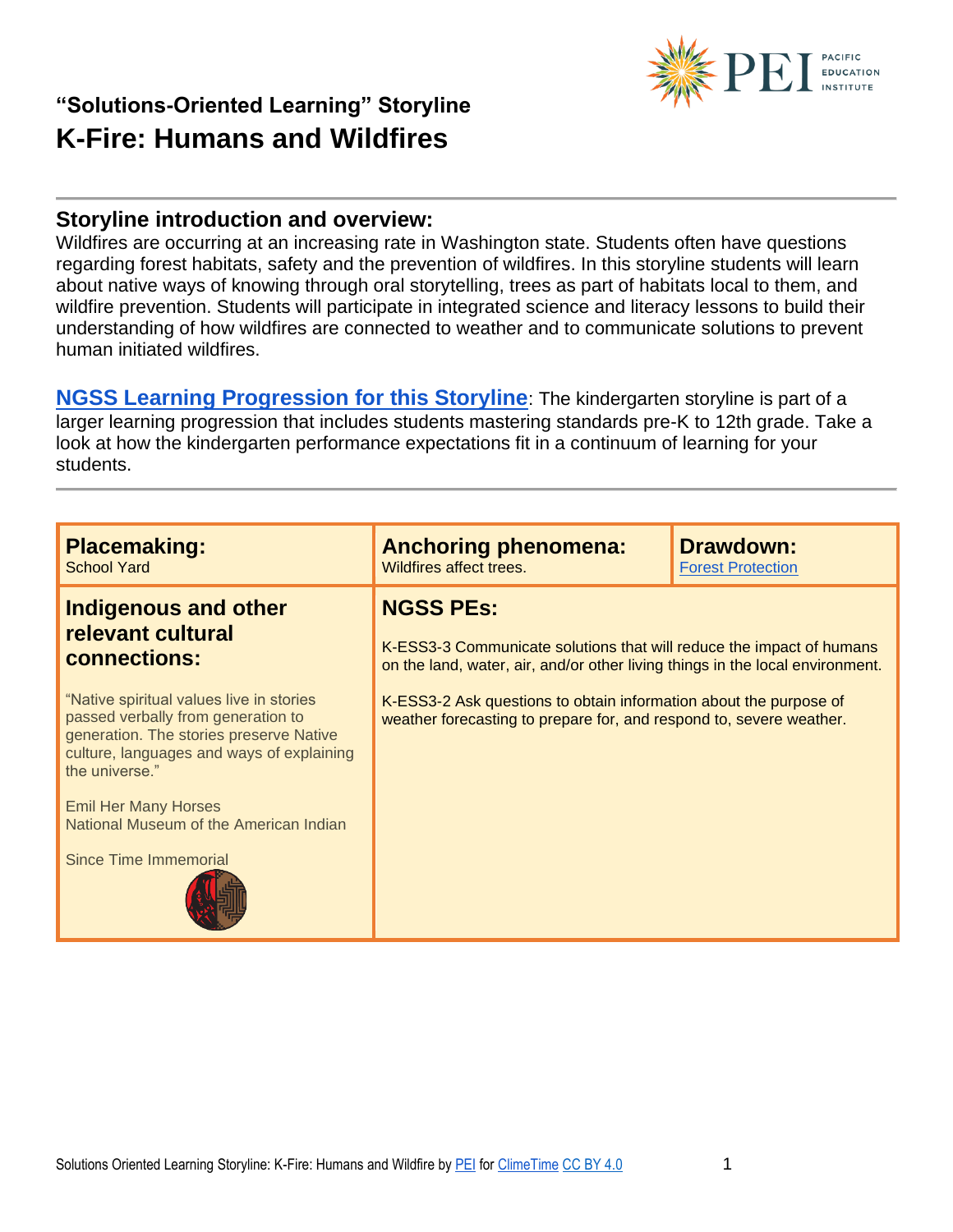

### **Estimated time required to implement this storyline: 3 to 4 weeks**

#### **NGSS PEs:**

K-ESS3-3 Communicate solutions that will reduce the impact of humans on the land, water, air, and/or other living things in the local environment.

K-ESS3-2 Ask questions to obtain information about the purpose of weather forecasting to prepare for, and respond to, severe weather.

| Science & Engineering Practice (SEP)                                                                                                                                                                                                                                                                                                                                                                                                                                                                                                                                                                                                                                                                                                                                                                                                                                                                               | Disciplinary Core Idea (DCI)                                                                                                                                                                                                                                                                                                                                                                                                                                                                | <b>Cross Cutting Concept (CCC)</b>                                                                                                                                                                                                                                                                                                                                                                                                                                                                                           |
|--------------------------------------------------------------------------------------------------------------------------------------------------------------------------------------------------------------------------------------------------------------------------------------------------------------------------------------------------------------------------------------------------------------------------------------------------------------------------------------------------------------------------------------------------------------------------------------------------------------------------------------------------------------------------------------------------------------------------------------------------------------------------------------------------------------------------------------------------------------------------------------------------------------------|---------------------------------------------------------------------------------------------------------------------------------------------------------------------------------------------------------------------------------------------------------------------------------------------------------------------------------------------------------------------------------------------------------------------------------------------------------------------------------------------|------------------------------------------------------------------------------------------------------------------------------------------------------------------------------------------------------------------------------------------------------------------------------------------------------------------------------------------------------------------------------------------------------------------------------------------------------------------------------------------------------------------------------|
| <b>Obtaining, Evaluating and Communicating</b><br><b>Information</b><br>Communicate solutions with others in oral and/or<br>written forms using models and/or drawings that<br>provide detail about scientific ideas.<br><b>Asking Questions and Defining Problems</b><br>Asking questions and defining problems in grades<br>K-2 builds on prior experiences and progresses to<br>simple descriptive questions that can be tested.<br>Ask questions based on<br>observations to find more<br>information about the designed<br>world.<br><b>Obtaining, Evaluating, and Communicating</b><br>Information<br>Obtaining, evaluating, and communicating<br>information in K-2 builds on prior experiences and<br>uses observations and texts to communicate new<br>information.<br>Read grade-appropriate texts<br>and/or use media to obtain<br>scientific information to describe<br>patterns in the natural world. | <b>ESS3.C Human Impacts on Earth Living Systems</b><br>Things that people do to live comfortably can affect<br>the world around them. But they can make choices<br>that reduce their impacts on the land, water, air, and<br>other living things.<br><b>ESS3.B: Natural Hazards</b><br>Some kinds of severe weather are more likely than<br>others in a given region. Weather scientists forecast<br>severe weather so that the communities can prepare<br>for and respond to these events. | <b>Cause and Effect</b><br>Events have causes that generate observable<br>patterns.<br><b>Connections to Engineering, Technology, and Applications of Science</b><br>Interdependence of Science, Engineering, and<br><b>Technology</b><br>People encounter questions about<br>the natural world every day.<br>Influence of Engineering, Technology, and<br>Science on Society and the Natural World<br>People depend on various<br>technologies in their lives; human<br>life would be very different without<br>technology. |

### **Learning Sessions**

| Prerequisite knowledge for students before this |
|-------------------------------------------------|
|-------------------------------------------------|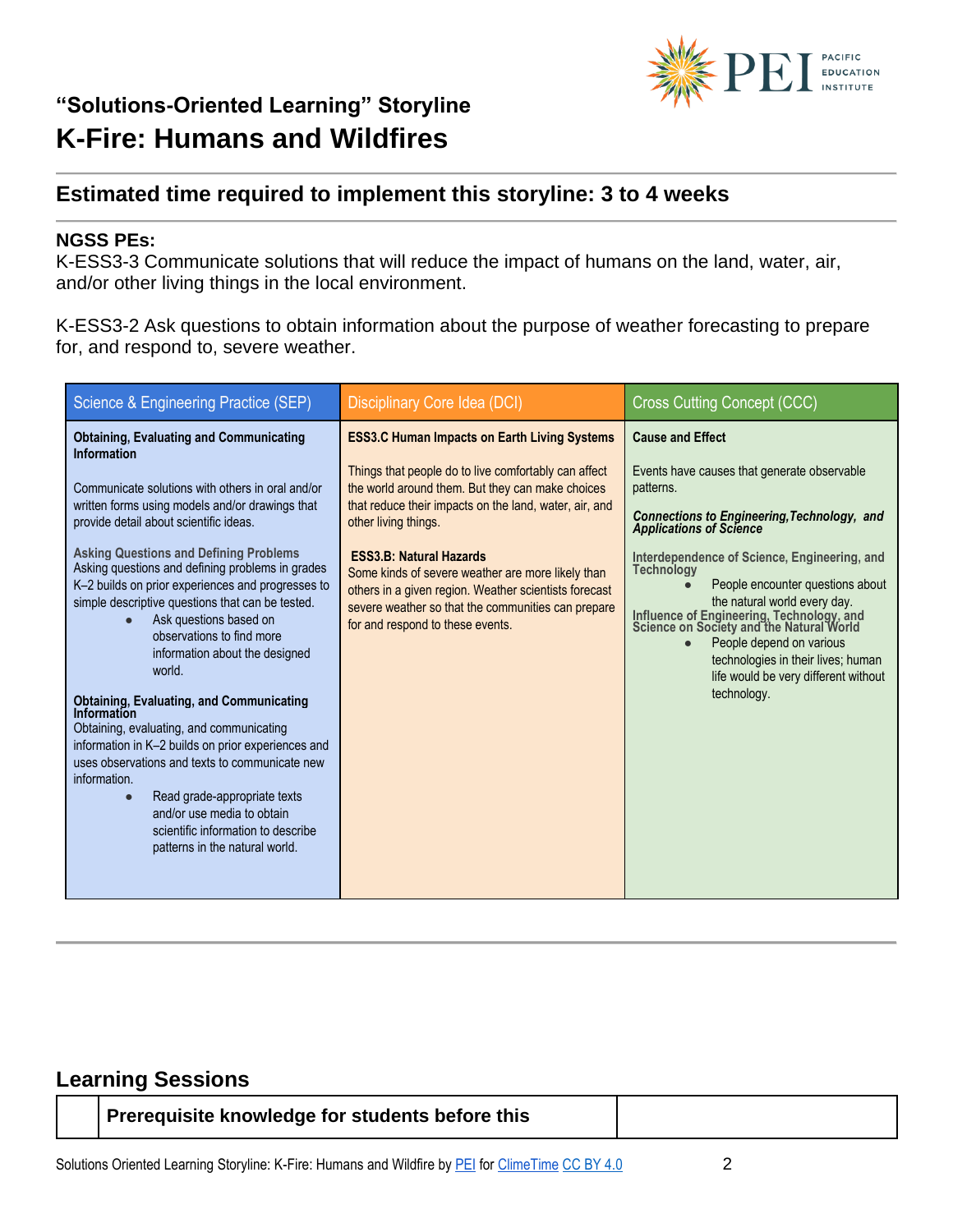

### **storyline:**

Students should have experience and knowledge of:

- K-ESS2-1 Use and share observations of local weather conditions to describe patterns over time.
- K-ESS3-1 Use a model to represent the relationship between the needs of different plants or animals(including humans) and the places they live.

| <b>Materials List</b> |                                                                                                                                              |  |
|-----------------------|----------------------------------------------------------------------------------------------------------------------------------------------|--|
|                       | Before the lessons the teacher should print and review the 10 pages of Teacher Guide:<br><b>Smokey Bear and Friends</b>                      |  |
| Learning session      | <b>Materials</b>                                                                                                                             |  |
| 1.                    | Regional story of your choice                                                                                                                |  |
| 2.                    | Douglas Fir cones for students to hold, pre assessment, assessment<br>rubric pages                                                           |  |
| 3.                    | The Forest Fire picture                                                                                                                      |  |
| 4.                    | The PLT Adopt A Tree activity guide, copies of the student page, copies<br>of the Field STEM Notebook Observation Organizer, and chart paper |  |
| 5.                    | Pictures of grassland, forest, and plains, index cards                                                                                       |  |
| 6.                    | Recording paper                                                                                                                              |  |
| 7.                    | Smokey Bear mini book page 5 and the forest fire picture                                                                                     |  |
| 8.                    | Pictures of Fire Danger Rating, dry wood samples for the students to<br>feel, soggy wood samples for the students to feel.                   |  |
| 9.                    | Smokey Puppet activity page                                                                                                                  |  |
| 10.                   | Choice of off ramps or extensions                                                                                                            |  |
| 11.                   | Post assessment, post assessment part two, assessment rubric.                                                                                |  |

| <b>Grounding in Native Ways of Knowing</b>                                                     | <b>Estimated time:</b><br>minutes |
|------------------------------------------------------------------------------------------------|-----------------------------------|
| Connect students throughout this storyline to Native Ways of Knowing through oral storytelling |                                   |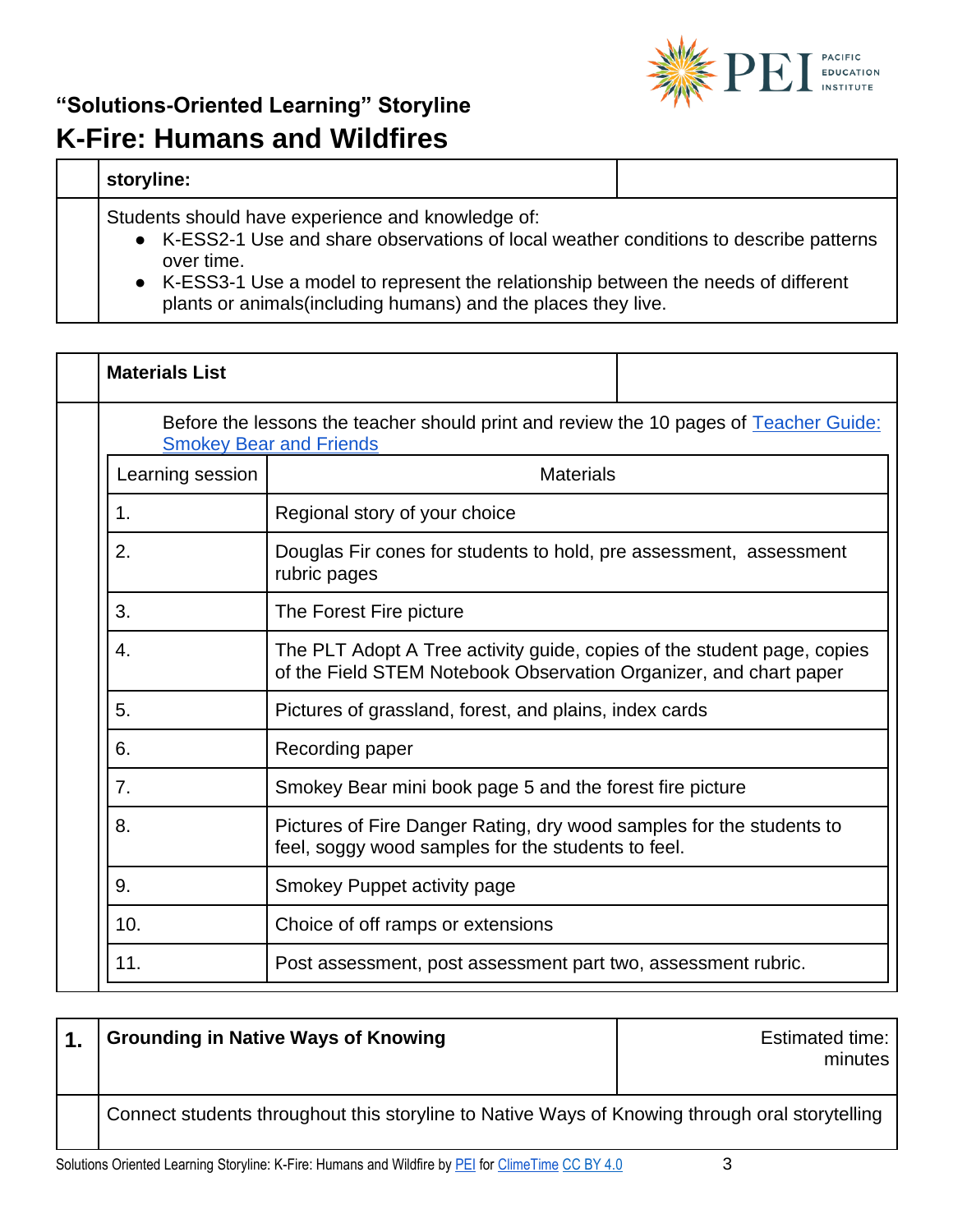

with the stories: [Douglas Fir Cone story](https://www.aaanativearts.com/legend-douglas-fir-pine-cone)  [Grandmother Cedar Tree](http://www.npaihb.org/download/authoring_project/weave-nw/Cedar-Box-Teaching-Toolkit.pdf) (page 23 of the document) [How Fire Came to Earth](https://www.wastatelaser.org/environmental-sustainability-enhanced-lessons/) (A link to the storyteller. To find the story scroll down to the bottom of the page and use Adobe Flash Player) (video is 8 minutes long)

| 2. | <b>Examine phenomena: Wildfires affect trees and forest</b><br>habitats.                                                                                                                                                                                                                                                                                                  | <b>Estimated time:</b><br>30 minutes |
|----|---------------------------------------------------------------------------------------------------------------------------------------------------------------------------------------------------------------------------------------------------------------------------------------------------------------------------------------------------------------------------|--------------------------------------|
|    | Take students for a walk outside to look at trees/forest/school yard. When you are with your<br>class outside, stop and wonder: "What would happen if there was a fire? How could we<br>prevent fires?" Go inside and complete the pre-assessment.                                                                                                                        |                                      |
|    | You have two options for completing the pre-assessment with your students, do what works<br>best for your class:<br>• Option 1: Do this as a whole class using a classroom chart. Field student responses<br>and write their thoughts down on the chart.<br>• Option 2: Have students complete this pre-assessment independently using the pre-<br>assessment page above. |                                      |
|    | <b>Rubric- use only section 1 for the pre-assessment</b>                                                                                                                                                                                                                                                                                                                  |                                      |
|    | Collect Douglas Fir cones and have them ready for students to hold during the story. If you do<br>not have access to Doug Fir cones, please see the facts and image page below.                                                                                                                                                                                           |                                      |
|    | Read Douglas Fir Cone story outside (see link in Grounding Native Ways of Knowing section)<br>For additional information about Douglas Fir cones, images and background vocabulary<br>$\bullet$<br>reference Douglas Fir Cone facts with images                                                                                                                           |                                      |

| 3. | Guiding question: What happened to the trees in this<br>picture?                                                                         | Estimated time:<br>25 minutes |
|----|------------------------------------------------------------------------------------------------------------------------------------------|-------------------------------|
|    | Show the picture: Forest fire picture                                                                                                    |                               |
|    | Discussion: Ask students- What do you think happened to the trees in this picture? What do<br>you notice? What more do you want to know? |                               |
|    | Students may notice:<br>• Char on the trunks<br>Green grass on the ground<br>$\bullet$<br>• Green leaves in the background               |                               |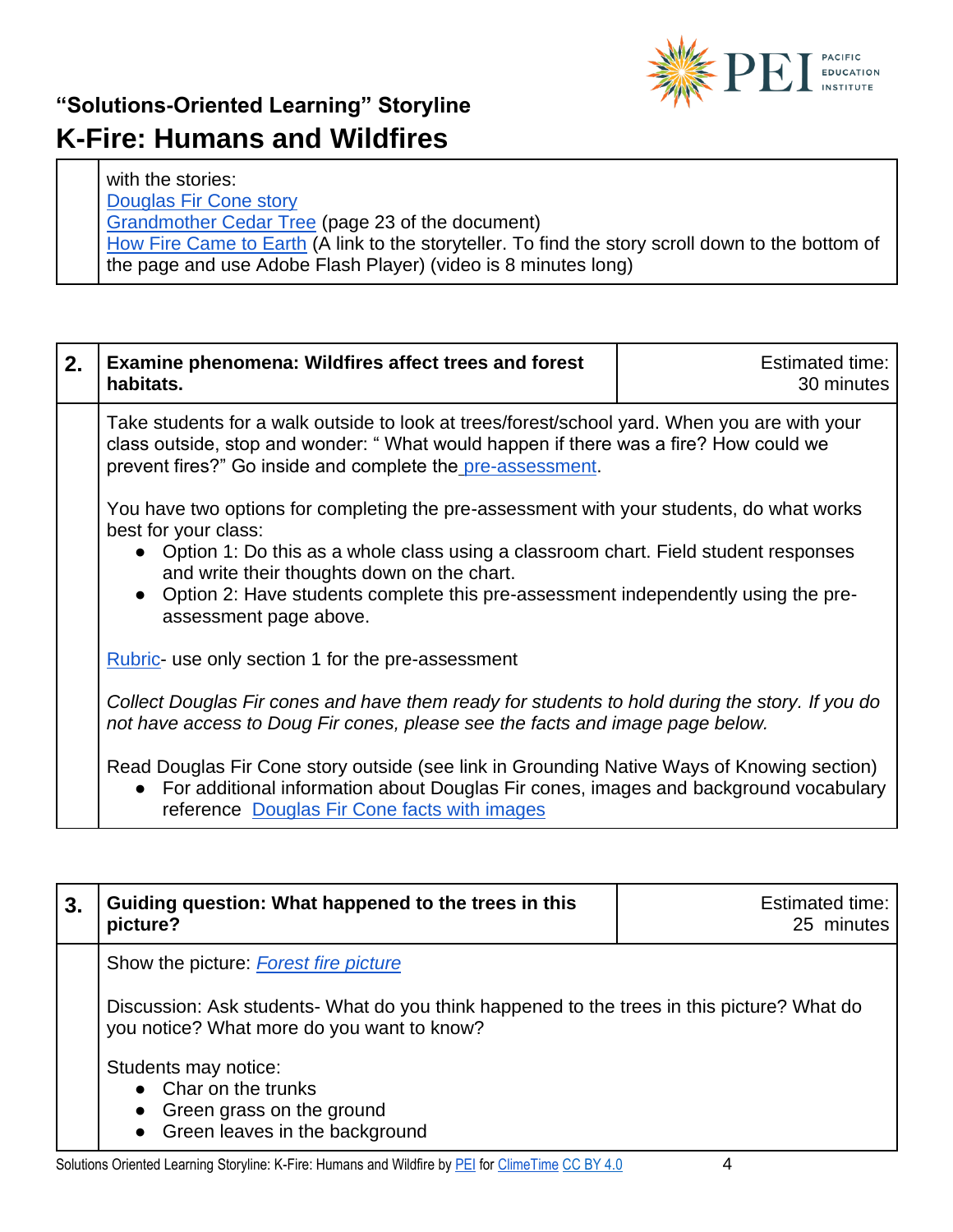

- Standing brown dead trees
- Cave like a mice might want to go--connect to the oral story and animal homes

Read from [Smokey Bear & Friends Teacher's Guide](https://pacificeductioninstitute.sharepoint.com/:b:/s/Program/EesC9AzIlXRCr5ePn0hDGi0BDv-9X1K3rSKEbDkJ0wWzPg?e=xBGKai) Wildfires FYI page.

Song introduction from [Smokey Bear & Friends Teacher's Guide](https://pacificeductioninstitute.sharepoint.com/:b:/s/Program/EesC9AzIlXRCr5ePn0hDGi0BDv-9X1K3rSKEbDkJ0wWzPg?e=xBGKai)

*Teach Smokey's jingle to the tune of "Row, Row, Row Your Boat."*

*Only you can prevent wildfires. Be careful what you do. Protect the forest and animals. Smokey counts on you!*

| 4. | Guiding question: What do I know about a tree in my<br>school yard?                                                                                                                                                                                                                                                                                                                                                                                                                                                                                                                                                                                                                                                                                                                                                                                                                                                                                                                                                                                                                                                                                                                                  | Estimated time:<br>45 minutes<br>(Additional follow up time<br>for "Adopt a Tree"<br>throughout the year) |
|----|------------------------------------------------------------------------------------------------------------------------------------------------------------------------------------------------------------------------------------------------------------------------------------------------------------------------------------------------------------------------------------------------------------------------------------------------------------------------------------------------------------------------------------------------------------------------------------------------------------------------------------------------------------------------------------------------------------------------------------------------------------------------------------------------------------------------------------------------------------------------------------------------------------------------------------------------------------------------------------------------------------------------------------------------------------------------------------------------------------------------------------------------------------------------------------------------------|-----------------------------------------------------------------------------------------------------------|
|    | Students "adopt" a tree, deepening their awareness of individual trees and encouraging a<br>greater understanding and appreciation of their local environment.<br>Follow directions in the PLT Adopt a Tree guide below. This investigation can be done as a<br>whole group with one tree or each student can "adopt" their own tree to investigate.<br>For additional related activities see the PLT Adopt a Tree Student page and Adopt a Tree<br>FieldSTEM Notebook Observation Organizer below.<br>• PLT Adopt a Tree activity guide<br>o PLT Adopt a Tree Student page<br><b>Adopt a Tree FieldSTEM Notebook Observation Organizer</b><br>$\circ$<br>Optional art connection: Rub the bark of the tree to observe the texture of<br>$\circ$<br>the bark.<br>• After you complete the student page and observation organizer, return to the<br>classroom and ask the students one of the following questions (teacher's choice)<br>and record student questions on chart paper: (Being able to ask questions is a<br>kindergarten standard.)<br>"If your tree could talk, what would it want to know about its<br>$\circ$<br>environment?"<br>"What would you like to ask your tree?"<br>$\circ$ |                                                                                                           |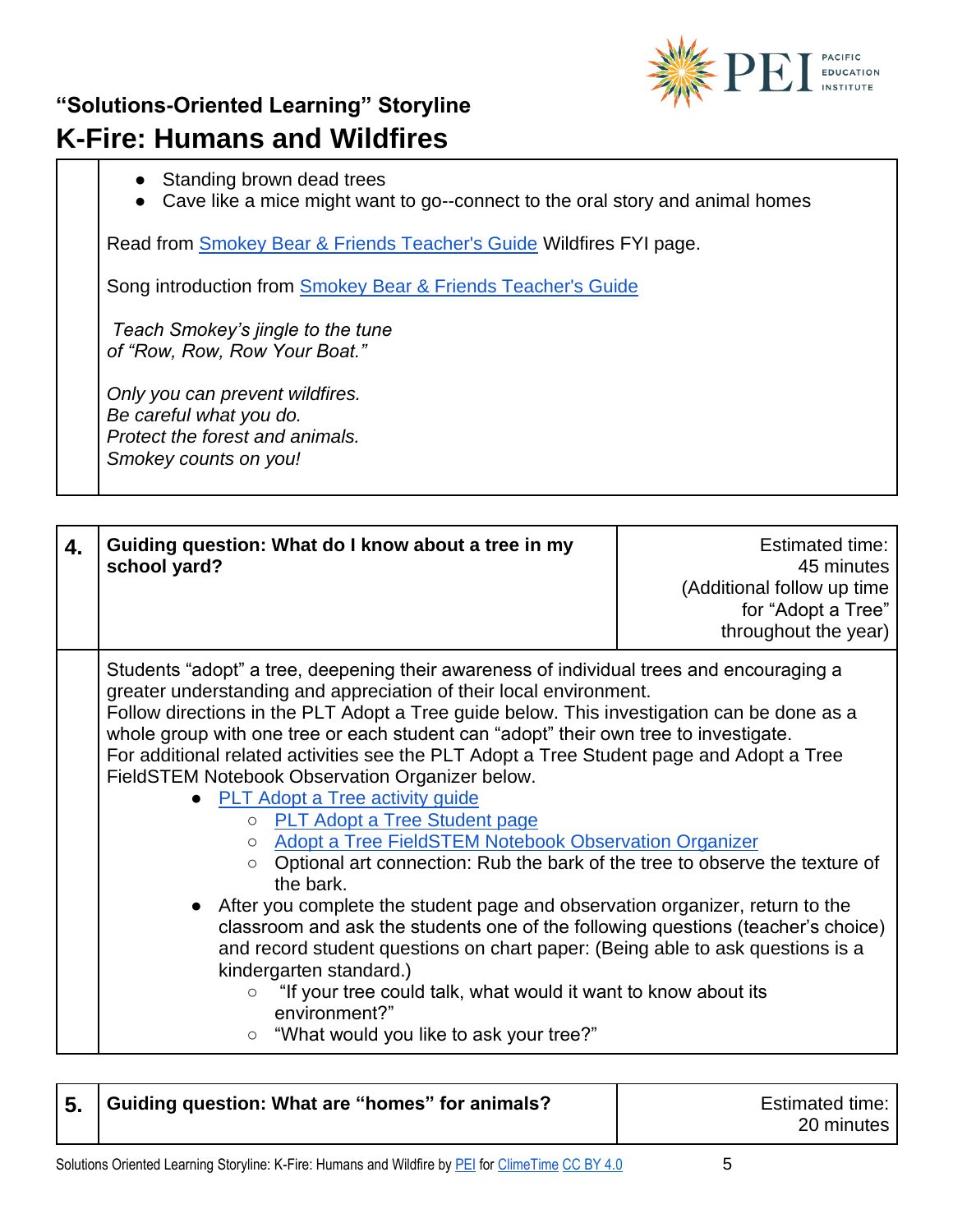

Discussion: Where is your home? What does home mean to you? What are homes for animals?

Use the Homes Galore! (page 4 from teacher's guide) to explain that animals live in a variety of habitats.

[Homes Galore page 4](https://pacificeductioninstitute.sharepoint.com/:b:/s/Program/EesC9AzIlXRCr5ePn0hDGi0BDv-9X1K3rSKEbDkJ0wWzPg?e=cvcwMB)

| 6. | Guiding question: Which animals make their home in<br>our tree?                                                                                                                                          | <b>Estimated time:</b><br>20 minutes |
|----|----------------------------------------------------------------------------------------------------------------------------------------------------------------------------------------------------------|--------------------------------------|
|    | Go to the tree you adopted and do a five minute sit spot. Have students listen, draw and think<br>quietly during this time. Find more about Sit Spots on page 4 of Field Outdoor Observation<br>Protocol |                                      |
|    | Discussion: Which animals make their home in our tree?                                                                                                                                                   |                                      |

| 7. | <b>Guiding question:</b><br>Do you know what it means to prevent something?                                                                                                                                                                                                                                                                                                                                                                                                                                         | Estimated time:<br>30 minutes |
|----|---------------------------------------------------------------------------------------------------------------------------------------------------------------------------------------------------------------------------------------------------------------------------------------------------------------------------------------------------------------------------------------------------------------------------------------------------------------------------------------------------------------------|-------------------------------|
|    | Overview: Students learn about how to prevent human-caused wildfires and protect habitats.<br>Create and read the mini book and follow up with the short video.<br>• Smokey Bear & Friends Teacher's Guide<br>Smokey mini book<br>$\circ$<br>Video "A Day In the Forest With Smokey Bear"<br>$\circ$<br>Show the picture: <b>Forest fire picture</b><br>Discussion: Ask students- What do you think happened to the trees in this picture? What do<br>you notice? What more do you want to know about this picture? |                               |
|    |                                                                                                                                                                                                                                                                                                                                                                                                                                                                                                                     |                               |
|    |                                                                                                                                                                                                                                                                                                                                                                                                                                                                                                                     |                               |

| 8. | Guiding question: When do wildfires occur?                                                                                                                                                                                                                                                  | <b>Estimated time:</b><br>30 minutes |
|----|---------------------------------------------------------------------------------------------------------------------------------------------------------------------------------------------------------------------------------------------------------------------------------------------|--------------------------------------|
|    | <b>National Fire Danger Rating System</b><br>Fire Danger Levels with Smokey Bear                                                                                                                                                                                                            |                                      |
|    | " Ask students "Have you ever seen something like this? Where did you see it? What is it for?<br>Lead discussion about how weather plays a part in the occurrence and severity of wildfires.<br>Bring in samples of wood, both wet and dry. Let them feel both samples and draw conclusions |                                      |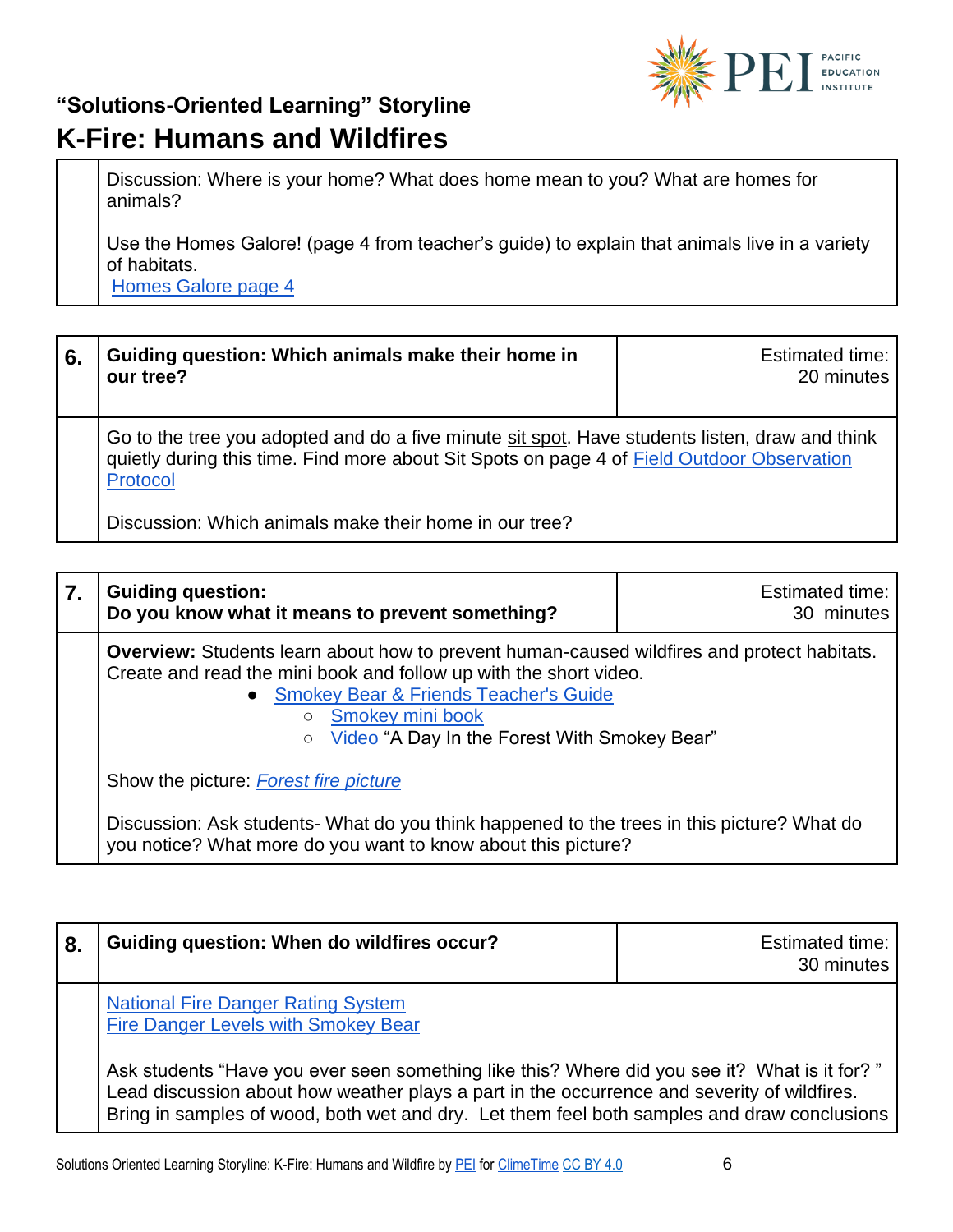

about which would burn easier. Help them make a connection between weather and when you would find each type outside.

Ask students, "Why is it important to pay attention to the weather forecast and the fire danger rating?"

After students learn about fire ratings and Smokey Bear, have students explore possible careers that work in forestry or in fire sciences. These are some suggestions:

- [PEI Career Card: Assistant Forester](https://1ekryb746l31vb9z22pz51o9-wpengine.netdna-ssl.com/wp-content/uploads/2020/04/Assistant-Forester-Ciara-Fenimore-Career-Profile.pdf)
- [Careers in Forestry](https://www.firescience.org/forestry-careers/)
- [Natural Inquirer: Fire Scientist Careers](http://www.naturalinquirer.org/Fire-Scientist-Cards-v-192.html)

To extend the career connections in this storyline, reach out to your local Department of Natural Resources office or fire station to invite a person with a career related to fire into your classroom to share about their job with your class.

| 9.  | Guiding question: How do you prevent a wildfire?                                                                                                                                                                                                      | Estimated time:<br>30 minutes                    |  |
|-----|-------------------------------------------------------------------------------------------------------------------------------------------------------------------------------------------------------------------------------------------------------|--------------------------------------------------|--|
|     | Ask students "What kind of animals make their home in the forest or in trees?" After the<br>students respond, create the <b>Smokey Puppet Activity</b> (page 6 in teacher's guide). Students<br>should use the puppets to act out a variety of skits: |                                                  |  |
|     | • Smokey sees some campers about to start a campfire.<br>• Smokey finds children playing with matches or lighters.<br>• Smokey meets a family putting out a campfire incorrectly.<br>• Smokey sees a family not watching an open campfire.            |                                                  |  |
|     | Discussion: How can we prevent forest fires?                                                                                                                                                                                                          |                                                  |  |
|     | This lesson could be incorporated into a purposeful play time after all students learn how to<br>work with the puppets.                                                                                                                               |                                                  |  |
|     |                                                                                                                                                                                                                                                       |                                                  |  |
| 10. | Possible next steps/off-ramps/actions:                                                                                                                                                                                                                | <b>Estimated time:</b><br>Two 30 minute sessions |  |

- 1. Play [How Fire Came to Be](https://www.wastatelaser.org/environmental-sustainability-enhanced-lessons/)
- 2. What types of trees have bark that protect them from fire? Circle back to Douglas Fir Cone Story
- 3. Connect with your local DNR site and see if a firefighter or Smokey Bear could visit your classroom
- 4. Thank a DNR employee-letter